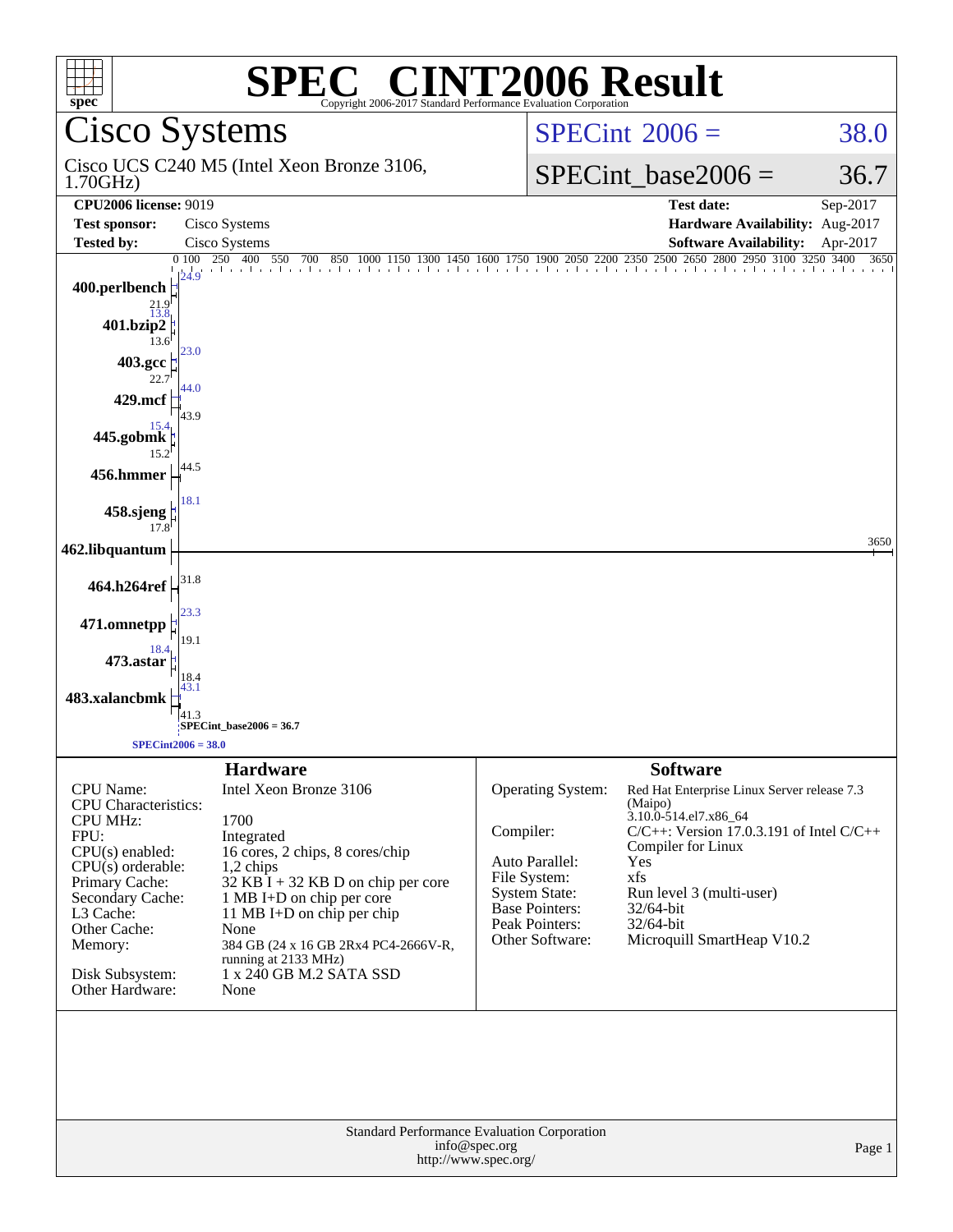

## Cisco Systems

1.70GHz) Cisco UCS C240 M5 (Intel Xeon Bronze 3106,

 $SPECint2006 = 38.0$  $SPECint2006 = 38.0$ 

### SPECint base2006 =  $36.7$

**[CPU2006 license:](http://www.spec.org/auto/cpu2006/Docs/result-fields.html#CPU2006license)** 9019 **[Test date:](http://www.spec.org/auto/cpu2006/Docs/result-fields.html#Testdate)** Sep-2017 **[Test sponsor:](http://www.spec.org/auto/cpu2006/Docs/result-fields.html#Testsponsor)** Cisco Systems **[Hardware Availability:](http://www.spec.org/auto/cpu2006/Docs/result-fields.html#HardwareAvailability)** Aug-2017 **[Tested by:](http://www.spec.org/auto/cpu2006/Docs/result-fields.html#Testedby)** Cisco Systems **[Software Availability:](http://www.spec.org/auto/cpu2006/Docs/result-fields.html#SoftwareAvailability)** Apr-2017

#### **[Results Table](http://www.spec.org/auto/cpu2006/Docs/result-fields.html#ResultsTable)**

|                                                                                                          | <b>Base</b>    |              |                |       | <b>Peak</b>    |             |                |              |                |              |                |              |
|----------------------------------------------------------------------------------------------------------|----------------|--------------|----------------|-------|----------------|-------------|----------------|--------------|----------------|--------------|----------------|--------------|
| <b>Benchmark</b>                                                                                         | <b>Seconds</b> | <b>Ratio</b> | <b>Seconds</b> | Ratio | <b>Seconds</b> | Ratio       | <b>Seconds</b> | <b>Ratio</b> | <b>Seconds</b> | <b>Ratio</b> | <b>Seconds</b> | <b>Ratio</b> |
| 400.perlbench                                                                                            | 445            | 21.9         | 447            | 21.9  | 446            | 21.9        | 393            | 24.9         | 392            | 24.9         | 393            | 24.9         |
| 401.bzip2                                                                                                | 708            | 13.6         | 708            | 13.6  | 708            | <u>13.6</u> | 701            | 13.8         | 701            | 13.8         | 701            | 13.8         |
| $403.\mathrm{gcc}$                                                                                       | 355            | 22.7         | 355            | 22.7  | 355            | 22.7        | 350            | 23.0         | 350            | 23.0         | 350            | 23.0         |
| $429$ mcf                                                                                                | 209            | 43.6         | 208            | 43.9  | 206            | 44.4        | 207            | 44.0         | 205            | 44.5         | 211            | 43.3         |
| $445$ .gobmk                                                                                             | 688            | 15.2         | 688            | 15.2  | 688            | 15.2        | 683            | 15.4         | 682            | 15.4         | 682            | 15.4         |
| $456.$ hmmer                                                                                             | 209            | 44.6         | 210            | 44.5  | 210            | 44.5        | 209            | 44.6         | 210            | 44.5         | 210            | 44.5         |
| $ 458 \text{.}$ sjeng                                                                                    | 681            | 17.8         | 681            | 17.8  | 681            | 17.8        | 668            | 18.1         | 668            | 18.1         | 669            | 18.1         |
| 462.libquantum                                                                                           | 5.68           | 3650         | 5.83           | 3550  | 5.68           | 3650        | 5.68           | 3650         | 5.83           | 3550         | 5.68           | 3650         |
| 464.h264ref                                                                                              | 695            | 31.8         | 695            | 31.8  | 694            | 31.9        | 695            | 31.8         | 695            | 31.8         | 694            | 31.9         |
| $ 471$ .omnetpp                                                                                          | 326            | 19.1         | 328            | 19.1  | 327            | 19.1        | 267            | 23.4         | 268            | 23.3         | 269            | 23.3         |
| $473$ . astar                                                                                            | 382            | 18.4         | 381            | 18.4  | 381            | 18.4        | 381            | 18.4         | 381            | 18.4         | 381            | 18.4         |
| 483.xalancbmk                                                                                            | 167            | 41.4         | 167            | 41.3  | 168            | 41.0        | 160            | 43.2         | 160            | 43.0         | <b>160</b>     | 43.1         |
| Results appear in the order in which they were run. Bold underlined text indicates a median measurement. |                |              |                |       |                |             |                |              |                |              |                |              |

#### **[Submit Notes](http://www.spec.org/auto/cpu2006/Docs/result-fields.html#SubmitNotes)**

The config file option 'submit' was used.

### **[Operating System Notes](http://www.spec.org/auto/cpu2006/Docs/result-fields.html#OperatingSystemNotes)**

Stack size set to unlimited using "ulimit -s unlimited"

### **[Platform Notes](http://www.spec.org/auto/cpu2006/Docs/result-fields.html#PlatformNotes)**

BIOS Settings: CPU performance set to Enterprise Power Performance Tuning set to OS SNC set to Disabled IMC Interleaving set to Auto Patrol Scrub set to Disabled Sysinfo program /home/cpu2006-1.2/config/sysinfo.rev6993 Revision 6993 of 2015-11-06 (b5e8d4b4eb51ed28d7f98696cbe290c1) running on C240-RHEL73 Mon Sep 4 04:39:24 2017 This section contains SUT (System Under Test) info as seen by some common utilities. To remove or add to this section, see: <http://www.spec.org/cpu2006/Docs/config.html#sysinfo> From /proc/cpuinfo model name : Intel(R) Xeon(R) Bronze 3106 CPU @ 1.70GHz 2 "physical id"s (chips) 16 "processors"

cores, siblings (Caution: counting these is hw and system dependent. The Continued on next page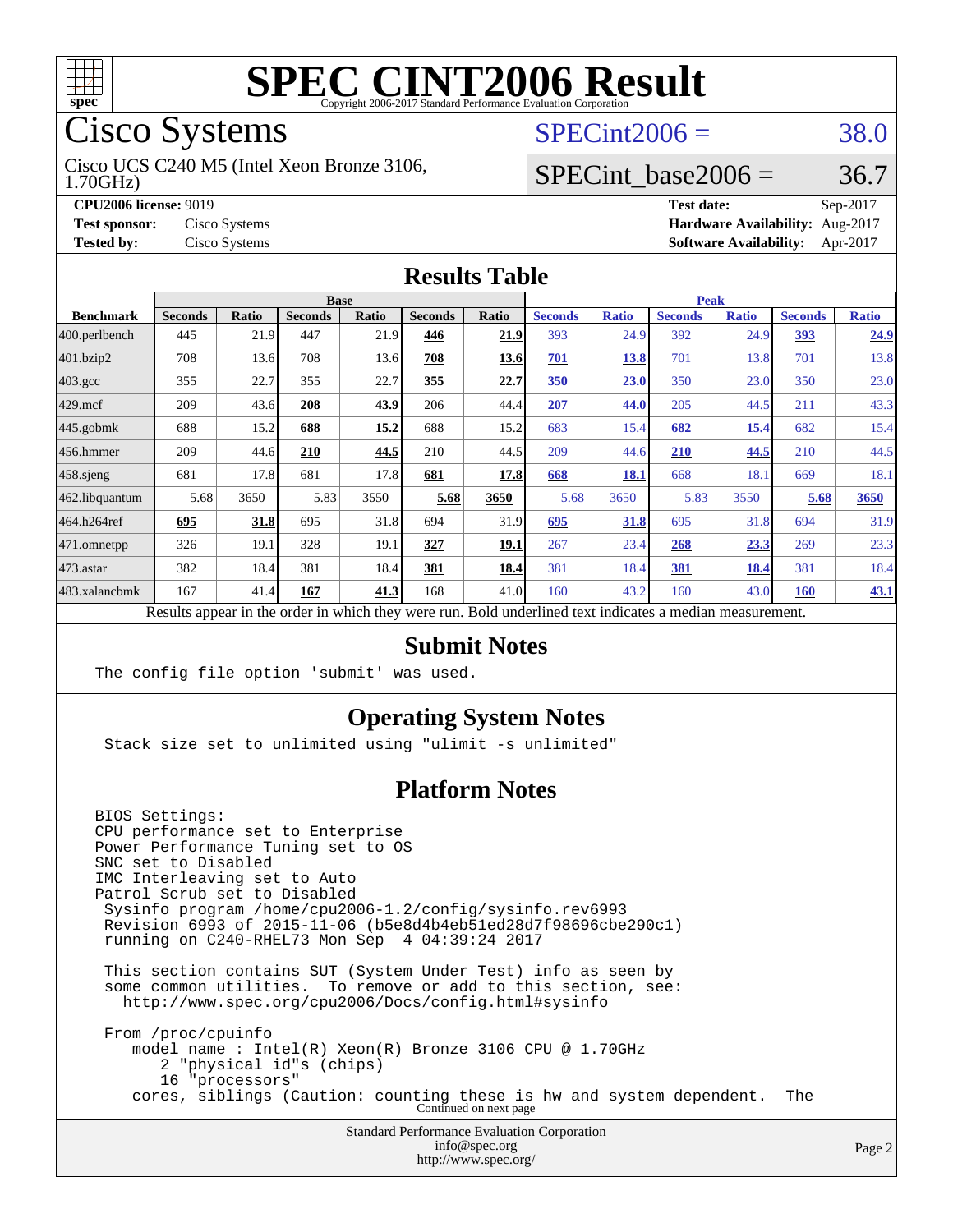

SP

 $SPECTnt2006 = 38.0$ 

1.70GHz) Cisco UCS C240 M5 (Intel Xeon Bronze 3106,

 $SPECTnt\_base2006 = 36.7$ 

**[CPU2006 license:](http://www.spec.org/auto/cpu2006/Docs/result-fields.html#CPU2006license)** 9019 **[Test date:](http://www.spec.org/auto/cpu2006/Docs/result-fields.html#Testdate)** Sep-2017 **[Test sponsor:](http://www.spec.org/auto/cpu2006/Docs/result-fields.html#Testsponsor)** Cisco Systems **[Hardware Availability:](http://www.spec.org/auto/cpu2006/Docs/result-fields.html#HardwareAvailability)** Aug-2017 **[Tested by:](http://www.spec.org/auto/cpu2006/Docs/result-fields.html#Testedby)** Cisco Systems **[Software Availability:](http://www.spec.org/auto/cpu2006/Docs/result-fields.html#SoftwareAvailability)** Apr-2017

#### **[Platform Notes \(Continued\)](http://www.spec.org/auto/cpu2006/Docs/result-fields.html#PlatformNotes)**

| Standard Performance Evaluation Corporation<br>info@spec.org<br>http://www.spec.org/                                                                                                                                                                                                                                                                                                                                                                                                                       | Page 3 |
|------------------------------------------------------------------------------------------------------------------------------------------------------------------------------------------------------------------------------------------------------------------------------------------------------------------------------------------------------------------------------------------------------------------------------------------------------------------------------------------------------------|--------|
| Installed Memory:<br>Continued on next page                                                                                                                                                                                                                                                                                                                                                                                                                                                                |        |
| (End of data from sysinfo program)<br>The correct amount of Memory installed is 384 GB (24 x 16 GB)<br>and the dmidecode is reporting invalid number of DIMMs installed                                                                                                                                                                                                                                                                                                                                    |        |
| BIOS Cisco Systems, Inc. C240M5.3.1.1d.0.0615170707 06/15/2017Cisco Systems,<br>Inc. C240M5.3.1.1d.0.0615170707 06/15/2017<br>Memory:<br>48x 0xCE00 M393A2G40EB2-CTD 16 GB 2 rank 2666 MHz, configured at 2133 MHz                                                                                                                                                                                                                                                                                         |        |
| Warning: Use caution when you interpret this section. The 'dmidecode' program<br>reads system data which is "intended to allow hardware to be accurately<br>determined", but the intent may not be met, as there are frequent changes to<br>hardware, firmware, and the "DMTF SMBIOS" standard.                                                                                                                                                                                                            |        |
| SPEC is set to: /home/cpu2006-1.2<br>Filesystem<br>Type Size Used Avail Use% Mounted on<br>xfs 169G 17G 152G 11% / home<br>/dev/sdb5<br>Additional information from dmidecode:                                                                                                                                                                                                                                                                                                                             |        |
| run-level 3 Sep 4 04:38                                                                                                                                                                                                                                                                                                                                                                                                                                                                                    |        |
| uname $-a$ :<br>Linux C240-RHEL73 3.10.0-514.el7.x86_64 #1 SMP Wed Oct 19 11:24:13 EDT 2016<br>x86_64 x86_64 x86_64 GNU/Linux                                                                                                                                                                                                                                                                                                                                                                              |        |
| From /etc/*release* /etc/*version*<br>os-release:<br>NAME="Red Hat Enterprise Linux Server"<br>VERSION="7.3 (Maipo)"<br>$ID="rhe1"$<br>ID LIKE="fedora"<br>VERSION ID="7.3"<br>PRETTY NAME=Storage<br>$ANSI\_COLOR = "0; 31"$<br>CPE_NAME="cpe:/o:redhat:enterprise_linux:7.3:GA:server"<br>redhat-release: Red Hat Enterprise Linux Server release 7.3 (Maipo)<br>system-release: Red Hat Enterprise Linux Server release 7.3 (Maipo)<br>system-release-cpe: cpe:/o:redhat:enterprise linux:7.3:qa:server |        |
| From /proc/meminfo<br>MemTotal:<br>394867516 kB<br>HugePages_Total: 0<br>Hugepagesize: 2048 kB                                                                                                                                                                                                                                                                                                                                                                                                             |        |
| following excerpts from /proc/cpuinfo might not be reliable. Use with<br>caution.)<br>cpu cores : 8<br>siblings : 8<br>physical 0: cores 0 1 2 3 4 5 6 7<br>physical 1: cores 0 1 2 3 4 5 6 7<br>cache size : 11264 KB                                                                                                                                                                                                                                                                                     |        |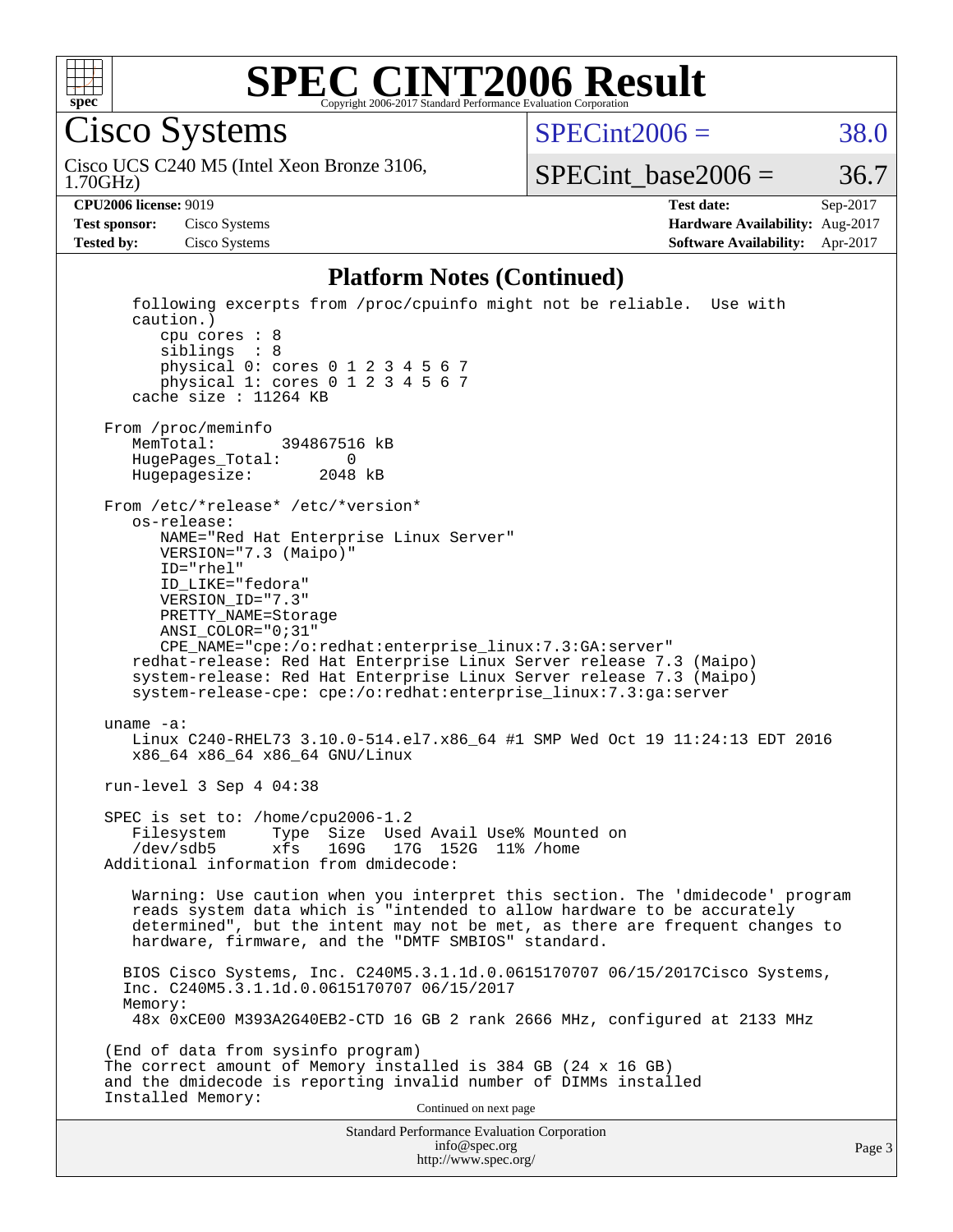

#### **[SPEC CINT2006 Result](http://www.spec.org/auto/cpu2006/Docs/result-fields.html#SPECCINT2006Result)** Copyright 2006-2017 Standard Performance Evaluation C

Cisco Systems

 $SPECint2006 = 38.0$  $SPECint2006 = 38.0$ 

1.70GHz) Cisco UCS C240 M5 (Intel Xeon Bronze 3106,

SPECint base2006 =  $36.7$ 

**[CPU2006 license:](http://www.spec.org/auto/cpu2006/Docs/result-fields.html#CPU2006license)** 9019 **[Test date:](http://www.spec.org/auto/cpu2006/Docs/result-fields.html#Testdate)** Sep-2017 **[Test sponsor:](http://www.spec.org/auto/cpu2006/Docs/result-fields.html#Testsponsor)** Cisco Systems **[Hardware Availability:](http://www.spec.org/auto/cpu2006/Docs/result-fields.html#HardwareAvailability)** Aug-2017 **[Tested by:](http://www.spec.org/auto/cpu2006/Docs/result-fields.html#Testedby)** Cisco Systems **[Software Availability:](http://www.spec.org/auto/cpu2006/Docs/result-fields.html#SoftwareAvailability)** Apr-2017

#### **[Platform Notes \(Continued\)](http://www.spec.org/auto/cpu2006/Docs/result-fields.html#PlatformNotes)**

24x 0xCE00 M393A2G40EB2-CTD 16 GB 2 rank 2666 MHz

#### **[General Notes](http://www.spec.org/auto/cpu2006/Docs/result-fields.html#GeneralNotes)**

Environment variables set by runspec before the start of the run: KMP\_AFFINITY = "granularity=fine,compact" LD\_LIBRARY\_PATH = "/home/cpu2006-1.2/lib/ia32:/home/cpu2006-1.2/lib/intel64:/home/cpu2006-1.2/sh10.2" OMP NUM THREADS = "16"

 Binaries compiled on a system with 1x Intel Core i7-4790 CPU + 32GB RAM memory using Redhat Enterprise Linux 7.2 Transparent Huge Pages enabled with: echo always > /sys/kernel/mm/transparent\_hugepage/enabled

## **[Base Compiler Invocation](http://www.spec.org/auto/cpu2006/Docs/result-fields.html#BaseCompilerInvocation)**

[C benchmarks](http://www.spec.org/auto/cpu2006/Docs/result-fields.html#Cbenchmarks): [icc -m64](http://www.spec.org/cpu2006/results/res2017q4/cpu2006-20170919-50240.flags.html#user_CCbase_intel_icc_64bit_bda6cc9af1fdbb0edc3795bac97ada53)

[C++ benchmarks:](http://www.spec.org/auto/cpu2006/Docs/result-fields.html#CXXbenchmarks) [icpc -m64](http://www.spec.org/cpu2006/results/res2017q4/cpu2006-20170919-50240.flags.html#user_CXXbase_intel_icpc_64bit_fc66a5337ce925472a5c54ad6a0de310)

## **[Base Portability Flags](http://www.spec.org/auto/cpu2006/Docs/result-fields.html#BasePortabilityFlags)**

 400.perlbench: [-DSPEC\\_CPU\\_LP64](http://www.spec.org/cpu2006/results/res2017q4/cpu2006-20170919-50240.flags.html#b400.perlbench_basePORTABILITY_DSPEC_CPU_LP64) [-DSPEC\\_CPU\\_LINUX\\_X64](http://www.spec.org/cpu2006/results/res2017q4/cpu2006-20170919-50240.flags.html#b400.perlbench_baseCPORTABILITY_DSPEC_CPU_LINUX_X64) 401.bzip2: [-DSPEC\\_CPU\\_LP64](http://www.spec.org/cpu2006/results/res2017q4/cpu2006-20170919-50240.flags.html#suite_basePORTABILITY401_bzip2_DSPEC_CPU_LP64) 403.gcc: [-DSPEC\\_CPU\\_LP64](http://www.spec.org/cpu2006/results/res2017q4/cpu2006-20170919-50240.flags.html#suite_basePORTABILITY403_gcc_DSPEC_CPU_LP64) 429.mcf: [-DSPEC\\_CPU\\_LP64](http://www.spec.org/cpu2006/results/res2017q4/cpu2006-20170919-50240.flags.html#suite_basePORTABILITY429_mcf_DSPEC_CPU_LP64) 445.gobmk: [-DSPEC\\_CPU\\_LP64](http://www.spec.org/cpu2006/results/res2017q4/cpu2006-20170919-50240.flags.html#suite_basePORTABILITY445_gobmk_DSPEC_CPU_LP64) 456.hmmer: [-DSPEC\\_CPU\\_LP64](http://www.spec.org/cpu2006/results/res2017q4/cpu2006-20170919-50240.flags.html#suite_basePORTABILITY456_hmmer_DSPEC_CPU_LP64) 458.sjeng: [-DSPEC\\_CPU\\_LP64](http://www.spec.org/cpu2006/results/res2017q4/cpu2006-20170919-50240.flags.html#suite_basePORTABILITY458_sjeng_DSPEC_CPU_LP64) 462.libquantum: [-DSPEC\\_CPU\\_LP64](http://www.spec.org/cpu2006/results/res2017q4/cpu2006-20170919-50240.flags.html#suite_basePORTABILITY462_libquantum_DSPEC_CPU_LP64) [-DSPEC\\_CPU\\_LINUX](http://www.spec.org/cpu2006/results/res2017q4/cpu2006-20170919-50240.flags.html#b462.libquantum_baseCPORTABILITY_DSPEC_CPU_LINUX) 464.h264ref: [-DSPEC\\_CPU\\_LP64](http://www.spec.org/cpu2006/results/res2017q4/cpu2006-20170919-50240.flags.html#suite_basePORTABILITY464_h264ref_DSPEC_CPU_LP64) 471.omnetpp: [-DSPEC\\_CPU\\_LP64](http://www.spec.org/cpu2006/results/res2017q4/cpu2006-20170919-50240.flags.html#suite_basePORTABILITY471_omnetpp_DSPEC_CPU_LP64) 473.astar: [-DSPEC\\_CPU\\_LP64](http://www.spec.org/cpu2006/results/res2017q4/cpu2006-20170919-50240.flags.html#suite_basePORTABILITY473_astar_DSPEC_CPU_LP64) 483.xalancbmk: [-DSPEC\\_CPU\\_LP64](http://www.spec.org/cpu2006/results/res2017q4/cpu2006-20170919-50240.flags.html#suite_basePORTABILITY483_xalancbmk_DSPEC_CPU_LP64) [-DSPEC\\_CPU\\_LINUX](http://www.spec.org/cpu2006/results/res2017q4/cpu2006-20170919-50240.flags.html#b483.xalancbmk_baseCXXPORTABILITY_DSPEC_CPU_LINUX)

## **[Base Optimization Flags](http://www.spec.org/auto/cpu2006/Docs/result-fields.html#BaseOptimizationFlags)**

[C benchmarks](http://www.spec.org/auto/cpu2006/Docs/result-fields.html#Cbenchmarks): [-xCORE-AVX2](http://www.spec.org/cpu2006/results/res2017q4/cpu2006-20170919-50240.flags.html#user_CCbase_f-xCORE-AVX2) [-ipo](http://www.spec.org/cpu2006/results/res2017q4/cpu2006-20170919-50240.flags.html#user_CCbase_f-ipo) [-O3](http://www.spec.org/cpu2006/results/res2017q4/cpu2006-20170919-50240.flags.html#user_CCbase_f-O3) [-no-prec-div](http://www.spec.org/cpu2006/results/res2017q4/cpu2006-20170919-50240.flags.html#user_CCbase_f-no-prec-div) [-parallel](http://www.spec.org/cpu2006/results/res2017q4/cpu2006-20170919-50240.flags.html#user_CCbase_f-parallel) [-qopt-prefetch](http://www.spec.org/cpu2006/results/res2017q4/cpu2006-20170919-50240.flags.html#user_CCbase_f-qopt-prefetch) [-auto-p32](http://www.spec.org/cpu2006/results/res2017q4/cpu2006-20170919-50240.flags.html#user_CCbase_f-auto-p32)

[C++ benchmarks:](http://www.spec.org/auto/cpu2006/Docs/result-fields.html#CXXbenchmarks)

[-xCORE-AVX2](http://www.spec.org/cpu2006/results/res2017q4/cpu2006-20170919-50240.flags.html#user_CXXbase_f-xCORE-AVX2) [-ipo](http://www.spec.org/cpu2006/results/res2017q4/cpu2006-20170919-50240.flags.html#user_CXXbase_f-ipo) [-O3](http://www.spec.org/cpu2006/results/res2017q4/cpu2006-20170919-50240.flags.html#user_CXXbase_f-O3) [-no-prec-div](http://www.spec.org/cpu2006/results/res2017q4/cpu2006-20170919-50240.flags.html#user_CXXbase_f-no-prec-div) [-qopt-prefetch](http://www.spec.org/cpu2006/results/res2017q4/cpu2006-20170919-50240.flags.html#user_CXXbase_f-qopt-prefetch) [-auto-p32](http://www.spec.org/cpu2006/results/res2017q4/cpu2006-20170919-50240.flags.html#user_CXXbase_f-auto-p32) [-Wl,-z,muldefs](http://www.spec.org/cpu2006/results/res2017q4/cpu2006-20170919-50240.flags.html#user_CXXbase_link_force_multiple1_74079c344b956b9658436fd1b6dd3a8a) [-L/sh10.2 -lsmartheap64](http://www.spec.org/cpu2006/results/res2017q4/cpu2006-20170919-50240.flags.html#user_CXXbase_SmartHeap64_63911d860fc08c15fa1d5bf319b9d8d5)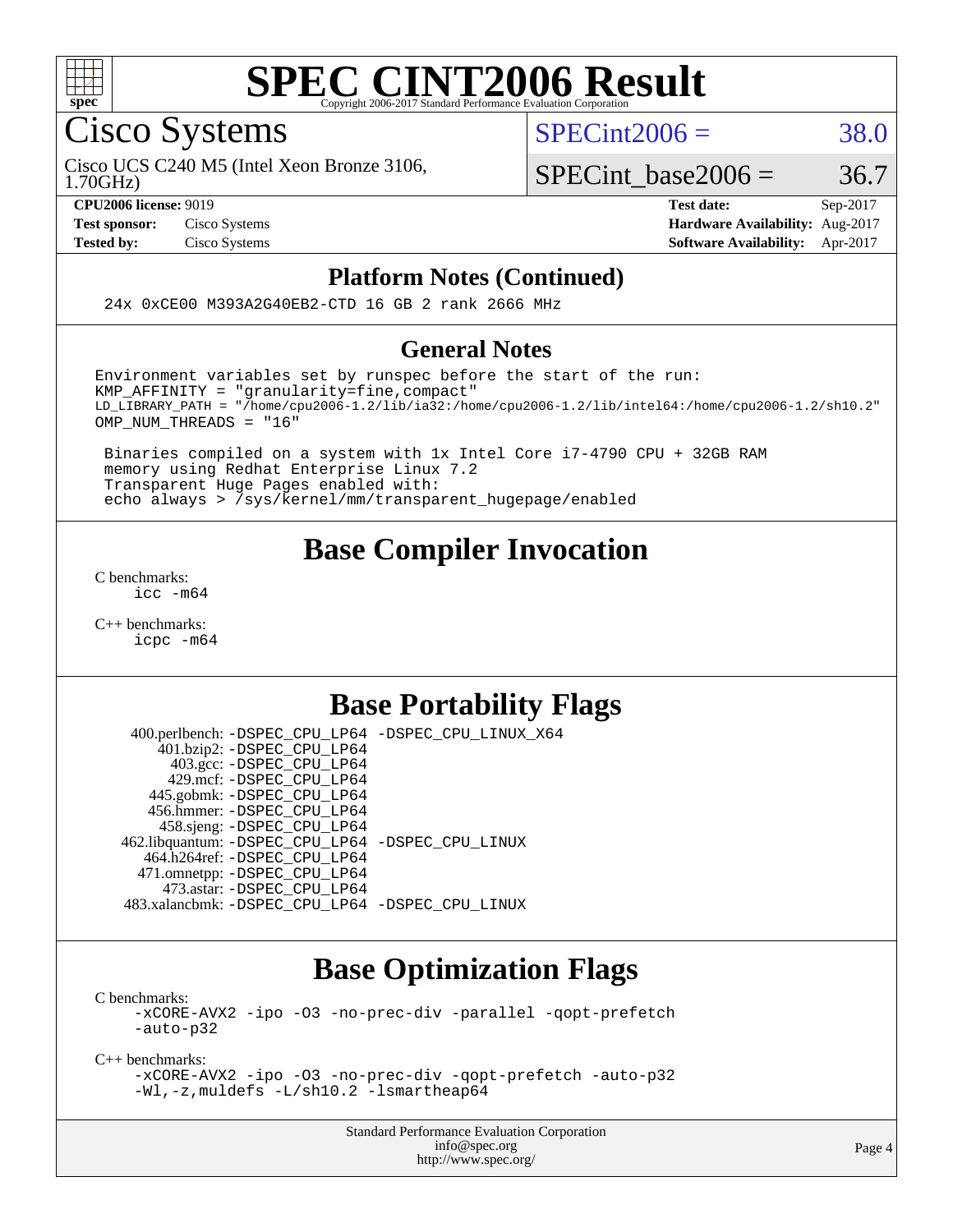

Cisco Systems

 $SPECint2006 = 38.0$  $SPECint2006 = 38.0$ 

1.70GHz) Cisco UCS C240 M5 (Intel Xeon Bronze 3106,

SPECint base2006 =  $36.7$ 

**[CPU2006 license:](http://www.spec.org/auto/cpu2006/Docs/result-fields.html#CPU2006license)** 9019 **[Test date:](http://www.spec.org/auto/cpu2006/Docs/result-fields.html#Testdate)** Sep-2017 **[Test sponsor:](http://www.spec.org/auto/cpu2006/Docs/result-fields.html#Testsponsor)** Cisco Systems **[Hardware Availability:](http://www.spec.org/auto/cpu2006/Docs/result-fields.html#HardwareAvailability)** Aug-2017 **[Tested by:](http://www.spec.org/auto/cpu2006/Docs/result-fields.html#Testedby)** Cisco Systems **[Software Availability:](http://www.spec.org/auto/cpu2006/Docs/result-fields.html#SoftwareAvailability)** Apr-2017

## **[Base Other Flags](http://www.spec.org/auto/cpu2006/Docs/result-fields.html#BaseOtherFlags)**

[C benchmarks](http://www.spec.org/auto/cpu2006/Docs/result-fields.html#Cbenchmarks):

403.gcc: [-Dalloca=\\_alloca](http://www.spec.org/cpu2006/results/res2017q4/cpu2006-20170919-50240.flags.html#b403.gcc_baseEXTRA_CFLAGS_Dalloca_be3056838c12de2578596ca5467af7f3)

## **[Peak Compiler Invocation](http://www.spec.org/auto/cpu2006/Docs/result-fields.html#PeakCompilerInvocation)**

[C benchmarks \(except as noted below\)](http://www.spec.org/auto/cpu2006/Docs/result-fields.html#Cbenchmarksexceptasnotedbelow):

[icc -m64](http://www.spec.org/cpu2006/results/res2017q4/cpu2006-20170919-50240.flags.html#user_CCpeak_intel_icc_64bit_bda6cc9af1fdbb0edc3795bac97ada53)

400.perlbench: [icc -m32 -L/opt/intel/compilers\\_and\\_libraries\\_2017/linux/lib/ia32](http://www.spec.org/cpu2006/results/res2017q4/cpu2006-20170919-50240.flags.html#user_peakCCLD400_perlbench_intel_icc_c29f3ff5a7ed067b11e4ec10a03f03ae)

445.gobmk: [icc -m32 -L/opt/intel/compilers\\_and\\_libraries\\_2017/linux/lib/ia32](http://www.spec.org/cpu2006/results/res2017q4/cpu2006-20170919-50240.flags.html#user_peakCCLD445_gobmk_intel_icc_c29f3ff5a7ed067b11e4ec10a03f03ae)

[C++ benchmarks \(except as noted below\):](http://www.spec.org/auto/cpu2006/Docs/result-fields.html#CXXbenchmarksexceptasnotedbelow)

[icc -m32 -L/opt/intel/compilers\\_and\\_libraries\\_2017/linux/lib/ia32](http://www.spec.org/cpu2006/results/res2017q4/cpu2006-20170919-50240.flags.html#user_CXXpeak_intel_icc_c29f3ff5a7ed067b11e4ec10a03f03ae)

473.astar: [icpc -m64](http://www.spec.org/cpu2006/results/res2017q4/cpu2006-20170919-50240.flags.html#user_peakCXXLD473_astar_intel_icpc_64bit_fc66a5337ce925472a5c54ad6a0de310)

## **[Peak Portability Flags](http://www.spec.org/auto/cpu2006/Docs/result-fields.html#PeakPortabilityFlags)**

 400.perlbench: [-D\\_FILE\\_OFFSET\\_BITS=64](http://www.spec.org/cpu2006/results/res2017q4/cpu2006-20170919-50240.flags.html#user_peakPORTABILITY400_perlbench_file_offset_bits_64_438cf9856305ebd76870a2c6dc2689ab) [-DSPEC\\_CPU\\_LINUX\\_IA32](http://www.spec.org/cpu2006/results/res2017q4/cpu2006-20170919-50240.flags.html#b400.perlbench_peakCPORTABILITY_DSPEC_CPU_LINUX_IA32) 401.bzip2: [-DSPEC\\_CPU\\_LP64](http://www.spec.org/cpu2006/results/res2017q4/cpu2006-20170919-50240.flags.html#suite_peakPORTABILITY401_bzip2_DSPEC_CPU_LP64) 403.gcc: [-DSPEC\\_CPU\\_LP64](http://www.spec.org/cpu2006/results/res2017q4/cpu2006-20170919-50240.flags.html#suite_peakPORTABILITY403_gcc_DSPEC_CPU_LP64) 429.mcf: [-DSPEC\\_CPU\\_LP64](http://www.spec.org/cpu2006/results/res2017q4/cpu2006-20170919-50240.flags.html#suite_peakPORTABILITY429_mcf_DSPEC_CPU_LP64) 445.gobmk: [-D\\_FILE\\_OFFSET\\_BITS=64](http://www.spec.org/cpu2006/results/res2017q4/cpu2006-20170919-50240.flags.html#user_peakPORTABILITY445_gobmk_file_offset_bits_64_438cf9856305ebd76870a2c6dc2689ab) 456.hmmer: [-DSPEC\\_CPU\\_LP64](http://www.spec.org/cpu2006/results/res2017q4/cpu2006-20170919-50240.flags.html#suite_peakPORTABILITY456_hmmer_DSPEC_CPU_LP64) 458.sjeng: [-DSPEC\\_CPU\\_LP64](http://www.spec.org/cpu2006/results/res2017q4/cpu2006-20170919-50240.flags.html#suite_peakPORTABILITY458_sjeng_DSPEC_CPU_LP64) 462.libquantum: [-DSPEC\\_CPU\\_LP64](http://www.spec.org/cpu2006/results/res2017q4/cpu2006-20170919-50240.flags.html#suite_peakPORTABILITY462_libquantum_DSPEC_CPU_LP64) [-DSPEC\\_CPU\\_LINUX](http://www.spec.org/cpu2006/results/res2017q4/cpu2006-20170919-50240.flags.html#b462.libquantum_peakCPORTABILITY_DSPEC_CPU_LINUX) 464.h264ref: [-DSPEC\\_CPU\\_LP64](http://www.spec.org/cpu2006/results/res2017q4/cpu2006-20170919-50240.flags.html#suite_peakPORTABILITY464_h264ref_DSPEC_CPU_LP64) 471.omnetpp: [-D\\_FILE\\_OFFSET\\_BITS=64](http://www.spec.org/cpu2006/results/res2017q4/cpu2006-20170919-50240.flags.html#user_peakPORTABILITY471_omnetpp_file_offset_bits_64_438cf9856305ebd76870a2c6dc2689ab) 473.astar: [-DSPEC\\_CPU\\_LP64](http://www.spec.org/cpu2006/results/res2017q4/cpu2006-20170919-50240.flags.html#suite_peakPORTABILITY473_astar_DSPEC_CPU_LP64) 483.xalancbmk: [-D\\_FILE\\_OFFSET\\_BITS=64](http://www.spec.org/cpu2006/results/res2017q4/cpu2006-20170919-50240.flags.html#user_peakPORTABILITY483_xalancbmk_file_offset_bits_64_438cf9856305ebd76870a2c6dc2689ab) [-DSPEC\\_CPU\\_LINUX](http://www.spec.org/cpu2006/results/res2017q4/cpu2006-20170919-50240.flags.html#b483.xalancbmk_peakCXXPORTABILITY_DSPEC_CPU_LINUX)

## **[Peak Optimization Flags](http://www.spec.org/auto/cpu2006/Docs/result-fields.html#PeakOptimizationFlags)**

[C benchmarks](http://www.spec.org/auto/cpu2006/Docs/result-fields.html#Cbenchmarks):

 400.perlbench: [-prof-gen](http://www.spec.org/cpu2006/results/res2017q4/cpu2006-20170919-50240.flags.html#user_peakPASS1_CFLAGSPASS1_LDCFLAGS400_perlbench_prof_gen_e43856698f6ca7b7e442dfd80e94a8fc)(pass 1) [-prof-use](http://www.spec.org/cpu2006/results/res2017q4/cpu2006-20170919-50240.flags.html#user_peakPASS2_CFLAGSPASS2_LDCFLAGS400_perlbench_prof_use_bccf7792157ff70d64e32fe3e1250b55)(pass 2) [-xCORE-AVX2](http://www.spec.org/cpu2006/results/res2017q4/cpu2006-20170919-50240.flags.html#user_peakPASS2_CFLAGSPASS2_LDCFLAGS400_perlbench_f-xCORE-AVX2)(pass 2) [-par-num-threads=1](http://www.spec.org/cpu2006/results/res2017q4/cpu2006-20170919-50240.flags.html#user_peakPASS1_CFLAGSPASS1_LDCFLAGS400_perlbench_par_num_threads_786a6ff141b4e9e90432e998842df6c2)(pass 1) [-ipo](http://www.spec.org/cpu2006/results/res2017q4/cpu2006-20170919-50240.flags.html#user_peakPASS2_CFLAGSPASS2_LDCFLAGS400_perlbench_f-ipo)(pass 2) [-O3](http://www.spec.org/cpu2006/results/res2017q4/cpu2006-20170919-50240.flags.html#user_peakPASS2_CFLAGSPASS2_LDCFLAGS400_perlbench_f-O3)(pass 2) [-no-prec-div](http://www.spec.org/cpu2006/results/res2017q4/cpu2006-20170919-50240.flags.html#user_peakPASS2_CFLAGSPASS2_LDCFLAGS400_perlbench_f-no-prec-div)(pass 2) [-qopt-prefetch](http://www.spec.org/cpu2006/results/res2017q4/cpu2006-20170919-50240.flags.html#user_peakCOPTIMIZE400_perlbench_f-qopt-prefetch)

 401.bzip2: [-prof-gen](http://www.spec.org/cpu2006/results/res2017q4/cpu2006-20170919-50240.flags.html#user_peakPASS1_CFLAGSPASS1_LDCFLAGS401_bzip2_prof_gen_e43856698f6ca7b7e442dfd80e94a8fc)(pass 1) [-prof-use](http://www.spec.org/cpu2006/results/res2017q4/cpu2006-20170919-50240.flags.html#user_peakPASS2_CFLAGSPASS2_LDCFLAGS401_bzip2_prof_use_bccf7792157ff70d64e32fe3e1250b55)(pass 2) [-xCORE-AVX2](http://www.spec.org/cpu2006/results/res2017q4/cpu2006-20170919-50240.flags.html#user_peakPASS2_CFLAGSPASS2_LDCFLAGS401_bzip2_f-xCORE-AVX2)(pass 2)  $-par-num-threads=1(pass 1) -ipo(pass 2) -O3(pass 2)$  $-par-num-threads=1(pass 1) -ipo(pass 2) -O3(pass 2)$  $-par-num-threads=1(pass 1) -ipo(pass 2) -O3(pass 2)$  $-par-num-threads=1(pass 1) -ipo(pass 2) -O3(pass 2)$  $-par-num-threads=1(pass 1) -ipo(pass 2) -O3(pass 2)$  $-par-num-threads=1(pass 1) -ipo(pass 2) -O3(pass 2)$ [-no-prec-div](http://www.spec.org/cpu2006/results/res2017q4/cpu2006-20170919-50240.flags.html#user_peakCOPTIMIZEPASS2_CFLAGSPASS2_LDCFLAGS401_bzip2_f-no-prec-div) [-auto-ilp32](http://www.spec.org/cpu2006/results/res2017q4/cpu2006-20170919-50240.flags.html#user_peakCOPTIMIZE401_bzip2_f-auto-ilp32) [-qopt-prefetch](http://www.spec.org/cpu2006/results/res2017q4/cpu2006-20170919-50240.flags.html#user_peakCOPTIMIZE401_bzip2_f-qopt-prefetch)

Continued on next page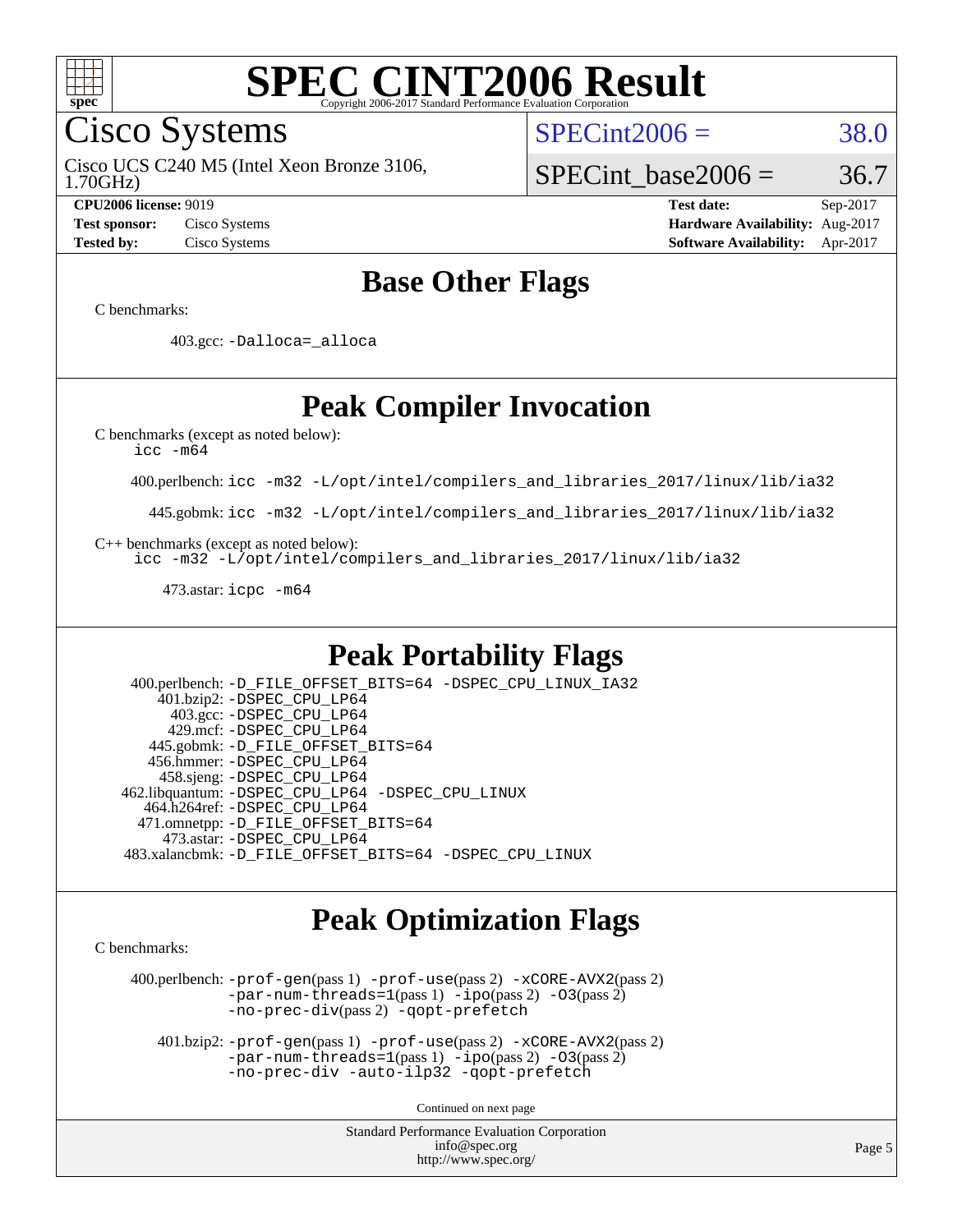

#### **[SPEC CINT2006 Result](http://www.spec.org/auto/cpu2006/Docs/result-fields.html#SPECCINT2006Result)** Copyright 2006-2017 Standard Performance Evaluation C

Cisco Systems

 $SPECint2006 = 38.0$  $SPECint2006 = 38.0$ 

1.70GHz) Cisco UCS C240 M5 (Intel Xeon Bronze 3106,

SPECint base2006 =  $36.7$ 

| <b>Test sponsor:</b> | Cisco Systems |
|----------------------|---------------|
| <b>Tested by:</b>    | Cisco Systems |

**[CPU2006 license:](http://www.spec.org/auto/cpu2006/Docs/result-fields.html#CPU2006license)** 9019 **[Test date:](http://www.spec.org/auto/cpu2006/Docs/result-fields.html#Testdate)** Sep-2017 **[Hardware Availability:](http://www.spec.org/auto/cpu2006/Docs/result-fields.html#HardwareAvailability)** Aug-2017 **[Software Availability:](http://www.spec.org/auto/cpu2006/Docs/result-fields.html#SoftwareAvailability)** Apr-2017

## **[Peak Optimization Flags \(Continued\)](http://www.spec.org/auto/cpu2006/Docs/result-fields.html#PeakOptimizationFlags)**

 403.gcc: [-xCORE-AVX2](http://www.spec.org/cpu2006/results/res2017q4/cpu2006-20170919-50240.flags.html#user_peakOPTIMIZE403_gcc_f-xCORE-AVX2) [-ipo](http://www.spec.org/cpu2006/results/res2017q4/cpu2006-20170919-50240.flags.html#user_peakOPTIMIZE403_gcc_f-ipo) [-O3](http://www.spec.org/cpu2006/results/res2017q4/cpu2006-20170919-50240.flags.html#user_peakOPTIMIZE403_gcc_f-O3) [-no-prec-div](http://www.spec.org/cpu2006/results/res2017q4/cpu2006-20170919-50240.flags.html#user_peakOPTIMIZE403_gcc_f-no-prec-div) [-inline-calloc](http://www.spec.org/cpu2006/results/res2017q4/cpu2006-20170919-50240.flags.html#user_peakCOPTIMIZE403_gcc_f-inline-calloc) [-qopt-malloc-options=3](http://www.spec.org/cpu2006/results/res2017q4/cpu2006-20170919-50240.flags.html#user_peakCOPTIMIZE403_gcc_f-qopt-malloc-options_0fcb435012e78f27d57f473818e45fe4) [-auto-ilp32](http://www.spec.org/cpu2006/results/res2017q4/cpu2006-20170919-50240.flags.html#user_peakCOPTIMIZE403_gcc_f-auto-ilp32) 429.mcf: [-xCORE-AVX2](http://www.spec.org/cpu2006/results/res2017q4/cpu2006-20170919-50240.flags.html#user_peakOPTIMIZE429_mcf_f-xCORE-AVX2) [-ipo](http://www.spec.org/cpu2006/results/res2017q4/cpu2006-20170919-50240.flags.html#user_peakOPTIMIZE429_mcf_f-ipo) [-O3](http://www.spec.org/cpu2006/results/res2017q4/cpu2006-20170919-50240.flags.html#user_peakOPTIMIZE429_mcf_f-O3) [-no-prec-div](http://www.spec.org/cpu2006/results/res2017q4/cpu2006-20170919-50240.flags.html#user_peakOPTIMIZE429_mcf_f-no-prec-div) [-parallel](http://www.spec.org/cpu2006/results/res2017q4/cpu2006-20170919-50240.flags.html#user_peakCOPTIMIZE429_mcf_f-parallel) [-qopt-prefetch](http://www.spec.org/cpu2006/results/res2017q4/cpu2006-20170919-50240.flags.html#user_peakCOPTIMIZE429_mcf_f-qopt-prefetch) [-auto-p32](http://www.spec.org/cpu2006/results/res2017q4/cpu2006-20170919-50240.flags.html#user_peakCOPTIMIZE429_mcf_f-auto-p32) 445.gobmk: [-prof-gen](http://www.spec.org/cpu2006/results/res2017q4/cpu2006-20170919-50240.flags.html#user_peakPASS1_CFLAGSPASS1_LDCFLAGS445_gobmk_prof_gen_e43856698f6ca7b7e442dfd80e94a8fc)(pass 1) [-prof-use](http://www.spec.org/cpu2006/results/res2017q4/cpu2006-20170919-50240.flags.html#user_peakPASS2_CFLAGSPASS2_LDCFLAGS445_gobmk_prof_use_bccf7792157ff70d64e32fe3e1250b55)(pass 2) [-xCORE-AVX2](http://www.spec.org/cpu2006/results/res2017q4/cpu2006-20170919-50240.flags.html#user_peakPASS2_CFLAGSPASS2_LDCFLAGS445_gobmk_f-xCORE-AVX2)(pass 2)  $-par-num-threads=1(pass 1) -ipo(pass 2) -O3(pass 2)$  $-par-num-threads=1(pass 1) -ipo(pass 2) -O3(pass 2)$  $-par-num-threads=1(pass 1) -ipo(pass 2) -O3(pass 2)$  $-par-num-threads=1(pass 1) -ipo(pass 2) -O3(pass 2)$  $-par-num-threads=1(pass 1) -ipo(pass 2) -O3(pass 2)$  $-par-num-threads=1(pass 1) -ipo(pass 2) -O3(pass 2)$ [-no-prec-div](http://www.spec.org/cpu2006/results/res2017q4/cpu2006-20170919-50240.flags.html#user_peakPASS2_CFLAGSPASS2_LDCFLAGS445_gobmk_f-no-prec-div)(pass 2) 456.hmmer: basepeak = yes 458.sjeng: [-prof-gen](http://www.spec.org/cpu2006/results/res2017q4/cpu2006-20170919-50240.flags.html#user_peakPASS1_CFLAGSPASS1_LDCFLAGS458_sjeng_prof_gen_e43856698f6ca7b7e442dfd80e94a8fc)(pass 1) [-prof-use](http://www.spec.org/cpu2006/results/res2017q4/cpu2006-20170919-50240.flags.html#user_peakPASS2_CFLAGSPASS2_LDCFLAGS458_sjeng_prof_use_bccf7792157ff70d64e32fe3e1250b55)(pass 2) [-xCORE-AVX2](http://www.spec.org/cpu2006/results/res2017q4/cpu2006-20170919-50240.flags.html#user_peakPASS2_CFLAGSPASS2_LDCFLAGS458_sjeng_f-xCORE-AVX2)(pass 2) [-par-num-threads=1](http://www.spec.org/cpu2006/results/res2017q4/cpu2006-20170919-50240.flags.html#user_peakPASS1_CFLAGSPASS1_LDCFLAGS458_sjeng_par_num_threads_786a6ff141b4e9e90432e998842df6c2)(pass 1) [-ipo](http://www.spec.org/cpu2006/results/res2017q4/cpu2006-20170919-50240.flags.html#user_peakPASS2_CFLAGSPASS2_LDCFLAGS458_sjeng_f-ipo)(pass 2) [-O3](http://www.spec.org/cpu2006/results/res2017q4/cpu2006-20170919-50240.flags.html#user_peakPASS2_CFLAGSPASS2_LDCFLAGS458_sjeng_f-O3)(pass 2) [-no-prec-div](http://www.spec.org/cpu2006/results/res2017q4/cpu2006-20170919-50240.flags.html#user_peakPASS2_CFLAGSPASS2_LDCFLAGS458_sjeng_f-no-prec-div)(pass 2) [-unroll4](http://www.spec.org/cpu2006/results/res2017q4/cpu2006-20170919-50240.flags.html#user_peakCOPTIMIZE458_sjeng_f-unroll_4e5e4ed65b7fd20bdcd365bec371b81f)  $462$ .libquantum: basepeak = yes 464.h264ref: basepeak = yes [C++ benchmarks:](http://www.spec.org/auto/cpu2006/Docs/result-fields.html#CXXbenchmarks) 471.omnetpp: [-prof-gen](http://www.spec.org/cpu2006/results/res2017q4/cpu2006-20170919-50240.flags.html#user_peakPASS1_CXXFLAGSPASS1_LDCXXFLAGS471_omnetpp_prof_gen_e43856698f6ca7b7e442dfd80e94a8fc)(pass 1) [-prof-use](http://www.spec.org/cpu2006/results/res2017q4/cpu2006-20170919-50240.flags.html#user_peakPASS2_CXXFLAGSPASS2_LDCXXFLAGS471_omnetpp_prof_use_bccf7792157ff70d64e32fe3e1250b55)(pass 2) [-xCORE-AVX2](http://www.spec.org/cpu2006/results/res2017q4/cpu2006-20170919-50240.flags.html#user_peakPASS2_CXXFLAGSPASS2_LDCXXFLAGS471_omnetpp_f-xCORE-AVX2)(pass 2)  $-par-num-threads=1(pass 1) -ipo(pass 2) -O3(pass 2)$  $-par-num-threads=1(pass 1) -ipo(pass 2) -O3(pass 2)$  $-par-num-threads=1(pass 1) -ipo(pass 2) -O3(pass 2)$  $-par-num-threads=1(pass 1) -ipo(pass 2) -O3(pass 2)$  $-par-num-threads=1(pass 1) -ipo(pass 2) -O3(pass 2)$  $-par-num-threads=1(pass 1) -ipo(pass 2) -O3(pass 2)$ [-no-prec-div](http://www.spec.org/cpu2006/results/res2017q4/cpu2006-20170919-50240.flags.html#user_peakPASS2_CXXFLAGSPASS2_LDCXXFLAGS471_omnetpp_f-no-prec-div)(pass 2) [-qopt-ra-region-strategy=block](http://www.spec.org/cpu2006/results/res2017q4/cpu2006-20170919-50240.flags.html#user_peakCXXOPTIMIZE471_omnetpp_f-qopt-ra-region-strategy_0f7b543d62da454b380160c0e3b28f94) [-Wl,-z,muldefs](http://www.spec.org/cpu2006/results/res2017q4/cpu2006-20170919-50240.flags.html#user_peakEXTRA_LDFLAGS471_omnetpp_link_force_multiple1_74079c344b956b9658436fd1b6dd3a8a) [-L/sh10.2 -lsmartheap](http://www.spec.org/cpu2006/results/res2017q4/cpu2006-20170919-50240.flags.html#user_peakEXTRA_LIBS471_omnetpp_SmartHeap_b831f2d313e2fffa6dfe3f00ffc1f1c0) 473.astar: [-xCORE-AVX2](http://www.spec.org/cpu2006/results/res2017q4/cpu2006-20170919-50240.flags.html#user_peakOPTIMIZE473_astar_f-xCORE-AVX2) [-ipo](http://www.spec.org/cpu2006/results/res2017q4/cpu2006-20170919-50240.flags.html#user_peakOPTIMIZE473_astar_f-ipo) [-O3](http://www.spec.org/cpu2006/results/res2017q4/cpu2006-20170919-50240.flags.html#user_peakOPTIMIZE473_astar_f-O3) [-no-prec-div](http://www.spec.org/cpu2006/results/res2017q4/cpu2006-20170919-50240.flags.html#user_peakOPTIMIZE473_astar_f-no-prec-div) [-qopt-prefetch](http://www.spec.org/cpu2006/results/res2017q4/cpu2006-20170919-50240.flags.html#user_peakCXXOPTIMIZE473_astar_f-qopt-prefetch) [-auto-p32](http://www.spec.org/cpu2006/results/res2017q4/cpu2006-20170919-50240.flags.html#user_peakCXXOPTIMIZE473_astar_f-auto-p32) [-Wl,-z,muldefs](http://www.spec.org/cpu2006/results/res2017q4/cpu2006-20170919-50240.flags.html#user_peakEXTRA_LDFLAGS473_astar_link_force_multiple1_74079c344b956b9658436fd1b6dd3a8a) [-L/sh10.2 -lsmartheap64](http://www.spec.org/cpu2006/results/res2017q4/cpu2006-20170919-50240.flags.html#user_peakEXTRA_LIBS473_astar_SmartHeap64_63911d860fc08c15fa1d5bf319b9d8d5) 483.xalancbmk: [-xCORE-AVX2](http://www.spec.org/cpu2006/results/res2017q4/cpu2006-20170919-50240.flags.html#user_peakOPTIMIZE483_xalancbmk_f-xCORE-AVX2) [-ipo](http://www.spec.org/cpu2006/results/res2017q4/cpu2006-20170919-50240.flags.html#user_peakOPTIMIZE483_xalancbmk_f-ipo) [-O3](http://www.spec.org/cpu2006/results/res2017q4/cpu2006-20170919-50240.flags.html#user_peakOPTIMIZE483_xalancbmk_f-O3) [-no-prec-div](http://www.spec.org/cpu2006/results/res2017q4/cpu2006-20170919-50240.flags.html#user_peakOPTIMIZE483_xalancbmk_f-no-prec-div) [-qopt-prefetch](http://www.spec.org/cpu2006/results/res2017q4/cpu2006-20170919-50240.flags.html#user_peakCXXOPTIMIZE483_xalancbmk_f-qopt-prefetch) [-Wl,-z,muldefs](http://www.spec.org/cpu2006/results/res2017q4/cpu2006-20170919-50240.flags.html#user_peakEXTRA_LDFLAGS483_xalancbmk_link_force_multiple1_74079c344b956b9658436fd1b6dd3a8a) [-L/sh10.2 -lsmartheap](http://www.spec.org/cpu2006/results/res2017q4/cpu2006-20170919-50240.flags.html#user_peakEXTRA_LIBS483_xalancbmk_SmartHeap_b831f2d313e2fffa6dfe3f00ffc1f1c0)

**[Peak Other Flags](http://www.spec.org/auto/cpu2006/Docs/result-fields.html#PeakOtherFlags)**

[C benchmarks](http://www.spec.org/auto/cpu2006/Docs/result-fields.html#Cbenchmarks):

403.gcc: [-Dalloca=\\_alloca](http://www.spec.org/cpu2006/results/res2017q4/cpu2006-20170919-50240.flags.html#b403.gcc_peakEXTRA_CFLAGS_Dalloca_be3056838c12de2578596ca5467af7f3)

The flags files that were used to format this result can be browsed at <http://www.spec.org/cpu2006/flags/Intel-ic17.0-official-linux64-revF.html> <http://www.spec.org/cpu2006/flags/Cisco-Platform-Settings-V1.2-revH.html>

You can also download the XML flags sources by saving the following links:

<http://www.spec.org/cpu2006/flags/Intel-ic17.0-official-linux64-revF.xml> <http://www.spec.org/cpu2006/flags/Cisco-Platform-Settings-V1.2-revH.xml>